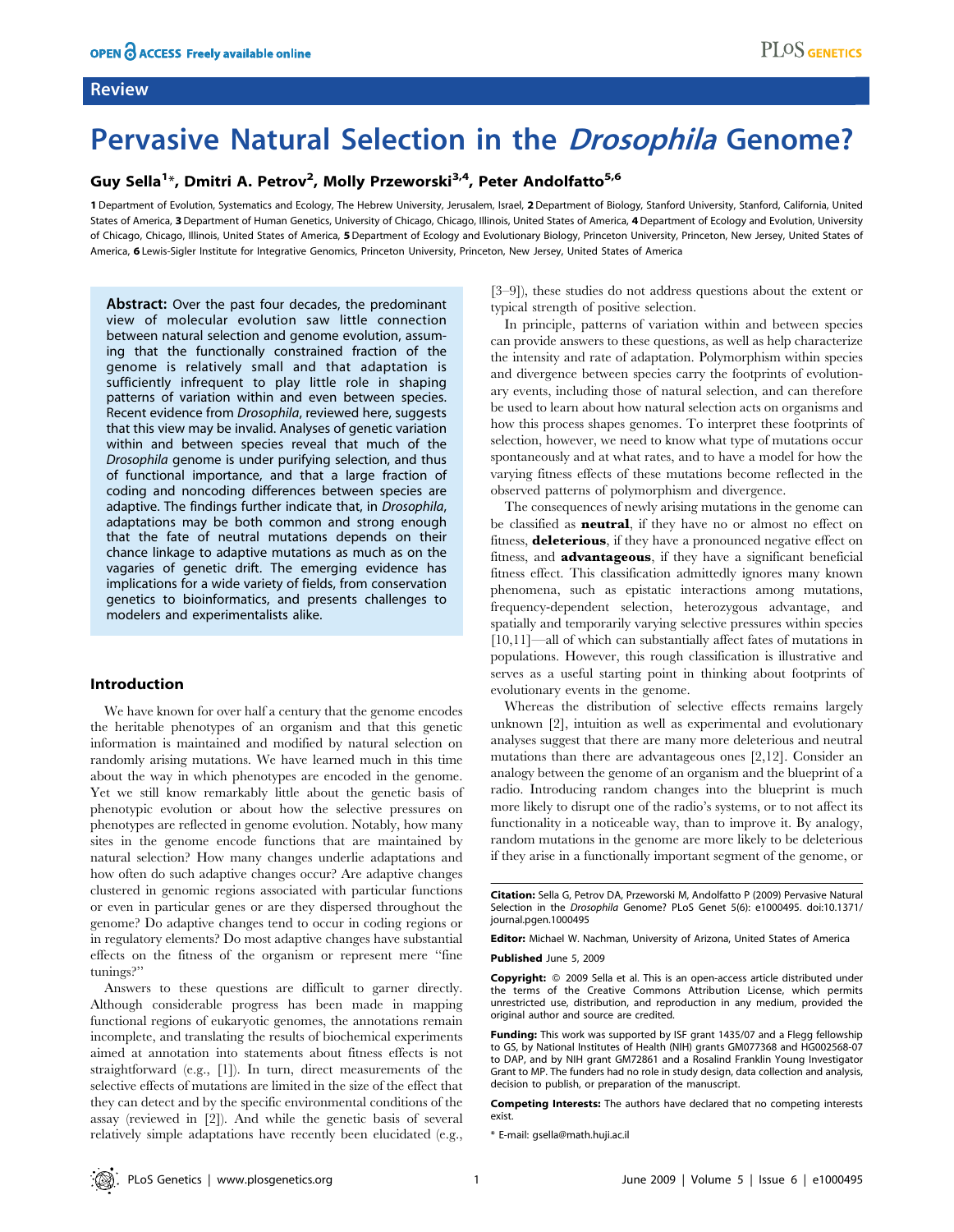neutral, if they occur in a region of the genome that is devoid of functional importance, than they are to be advantageous to the organism.

The differing fitness effects of mutations shape their contribution to genetic variation within and between species. Although newly arising mutations with strong deleterious effects may be common, they will very rarely rise to substantial frequencies in the population, let alone reach fixation, because they are efficiently purged by natural (purifying) selection. Thus, they should be observed only rarely in polymorphism and almost never in divergence [12]. In contrast, beneficial alleles may contribute substantially to divergence: even though they occur infrequently, their probability of fixation can be orders of magnitude greater than that of neutral or deleterious mutations [13]. Beneficial alleles may also contribute to polymorphism, but to a much lesser degree: not only are they rare among new mutations, but even those adaptive mutations that are destined for fixation—and thus traverse the range from low to high population frequencies—do so rapidly, decreasing the chance of their being sampled while polymorphic. Instead, most variation observed within a species is likely to be neutral, both because many new mutations may be neutral and because those neutral alleles that rise to substantial frequencies by chance will tend to persist for a relatively long time before they are lost or fixed. Many differences between species may also be neutral, if the fraction of newly arising neutral mutations is large enough to offset their low chance of fixation. These considerations therefore suggest that newly arising mutations tend to be deleterious and neutral, that the observed variation within species is predominantly neutral, and that the fixed differences between species are advantageous and neutral.

From this point of view, questions about the role of selection in genome evolution can then be recast as:

- 1. Precisely what fraction of newly arising mutations is deleterious? In many ways, this is equivalent to asking what fraction of the genome is functionally important.
- 2. What fraction of the fixed differences between species is advantageous?

As described below, positive and negative selection also impact levels of polymorphism at genetically linked neutral sites, and the magnitude of these effects reflects the extent and intensity of natural selection. Therefore, a third, related question is:

1. To what extent is the observed neutral genetic variation within 3. species shaped by linkage to selected alleles?

The Neutral Theory [12]—the dominant view of genome evolution for the last four decades—can be presented in terms of its answers to these three questions. It states that: (i) The vast majority of newly arising mutations are neutral or strongly deleterious. (ii) Most fixed differences between species are neutral, with a negligible contribution of adaptive mutations. (iii) The effects of both positive and negative selection at linked loci on the dynamics of neutral alleles can be ignored. Thus, the Neutral Theory postulates not only that the vast majority of the variation within and between species is neutral, but also that the changes in population frequencies of neutral alleles are not affected by selection but instead are fully governed by random genetic drift the dynamics that result from the random sampling of alleles across generations. The nearly neutral extension of the Neutral Theory [14] shares these assumptions with one modification: it postulates that polymorphism and divergence at functionally important sites is predominantly nearly, rather than strictly, neutral. The nearly neutral range of selective effects is defined as the range where the effects of genetic drift are comparable to those of natural selection (i.e.,  $\mathcal{N}_e |s| \approx 1$ , where  $\mathcal{N}_e$  is the effective population size and s the selection coefficient), such that deleterious mutations may still rise to substantial population frequencies by chance [12,14]. While the neutral and nearly neutral view of molecular evolution have not gone uncontested  $(e.g., [10,15-17])$ , these theories have formed the basis of theory and inference in evolutionary genomics over the past four decades [18–20] and increasingly in other fields, from bioinformatics to conservation biology.

Recent evidence, however, is calling these assumptions into question. While the studies have been conducted in a range of taxa, the strongest case comes from Drosophila, where multiple lines of inquiry challenge the basic tenets of the Neutral Theory. We therefore focus on the evidence from this taxon. We describe results suggesting that a hitherto unsuspected fraction of the Drosophila genome is involved in function and that adaptive changes in Drosophila are frequent, widespread, and possibly often of substantial selective effect. On this basis, we argue that positive selection cannot be ignored in the study of genome evolution in this taxon, even when truly neutral changes in nonfunctional regions are considered. As we discuss below, these findings cast doubt on the validity of the Neutral Theory in Drosophila, and possibly in other species, raising new and challenging questions for experimentalists and theoreticians alike.

## Evidence for Widespread Purifying and Positive Selection

The fraction of deleterious alleles among newly arising mutations and the fraction of between-species differences that are adaptive can be estimated from sequence data by extending a framework first developed by McDonald and Kreitman [21–25] (see Box 1).

By applying this methodology to polymorphism data from D. melanogaster, the fraction of deleterious newly arising mutations was estimated to be  $\sim$ 94% at amino acid sites,  $\sim$ 81% in untranslated regions (UTRs),  $\sim 56\%$  in introns, and  $\sim 61\%$  in intergenic regions [26] (see Table 1). While the conclusion that the vast majority of amino acid mutations are under purifying selection is not surprising [12], the finding that close to two-thirds of mutations in noncoding regions are also deleterious marks a profound shift in our view of the extent of natural selection in the Drosophila genome. Because purifying selection in a genomic region is the evolutionary hallmark of its importance to the organism, these findings suggest that most of the euchromatic portion of the Drosophila genome is functionally important [26–28].

Estimates of adaptive substitution rates in Drosophila are posing an even greater challenge to the dominant view. Numerous studies have estimated that 40–50% of the amino acid substitutions in Drosophila species are adaptive (see Table 1 for an example with data from [26]). These estimates are derived from a variety of statistical methodologies and datasets from several Drosophila species, including D. melanogaster and D. simulans [24,26,29–37], D. virilis and D. americana [38], and D. miranda and D. pseudoobscura [39-41]. Moreover, this proportion appears to be fairly uniform across genes, suggesting that adaptive evolution in *Drosophila* is not clustered in particular subsets of genes ([31,32,36], although see [29,42,43]). In turn, approximately one of five substitutions in noncoding regions appears to be adaptive, with estimates of beneficial substitutions rates in UTRs reaching 34–70% [26,35,37,44]. Together, these estimates indicate that Drosophila species experience an adaptive amino acid substitution every 200–400 generations and one in noncoding regions at potentially more than five times that rate [26].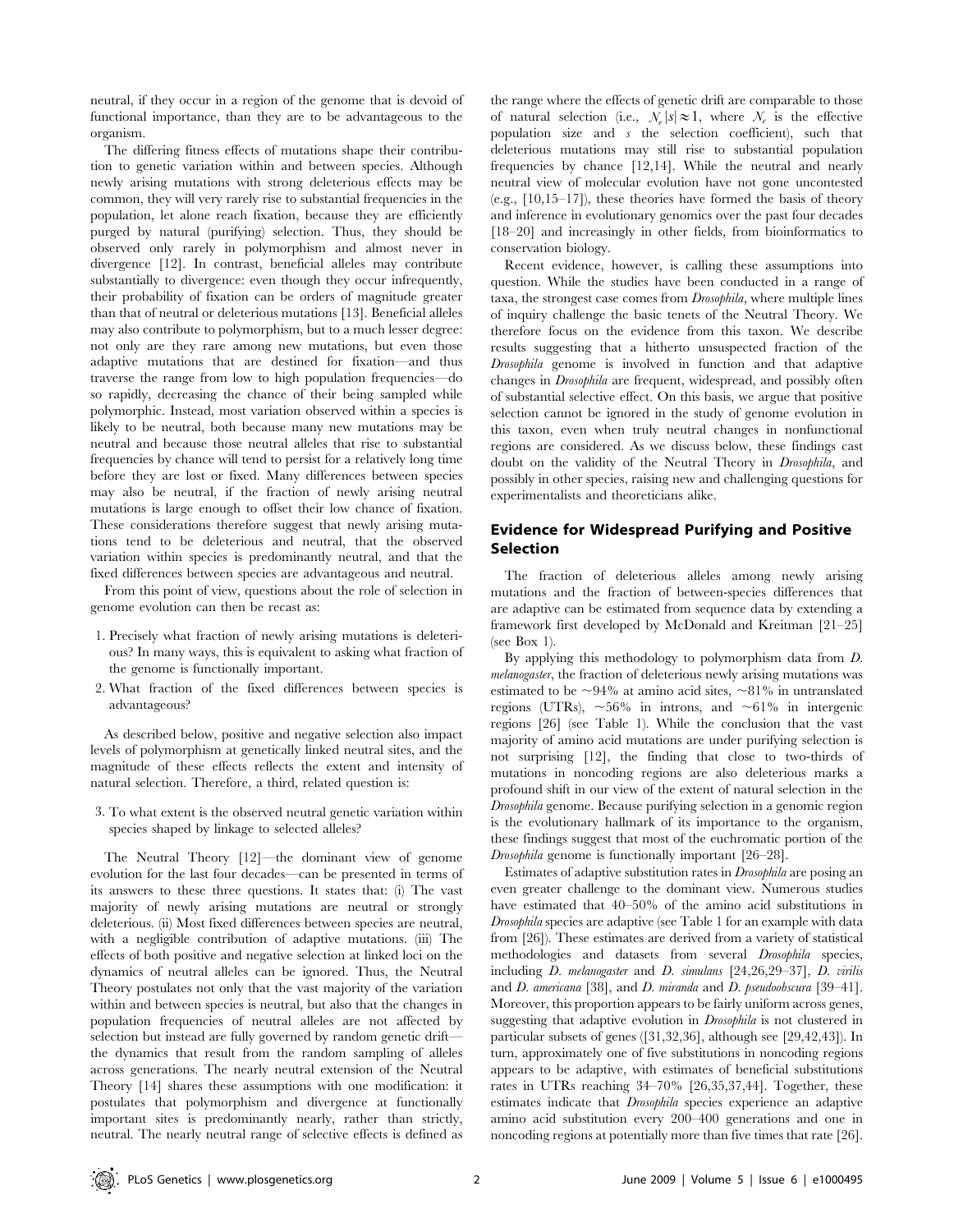#### Box 1. Estimating levels of constraints and rates of adaptation in proteins

Consider two distinct classes of mutations found in protein-coding genes: nonsynonymous mutations that change the amino acid and synonymous mutations that alter the codon but not the amino acid. Assume that nonsynonymous mutations can be either strongly deleterious or neutral and that synonymous mutations are neutral. Under this model, neutral nonsynonymous and synonymous mutations contribute similarly to the polymorphism, whereas deleterious nonsynonymous mutations contribute negligibly. Thus, the ratio of nonsynonymous to synonymous polymorphism reflects the fraction of new mutations that are neutral, f, while the fraction of deleterious nonsynonymous mutations is given by  $1 - f$ . In practice, levels of polymorphism per nonsynonymous site,  $\pi_{\alpha}$ , and per synonymous-site,  $\pi_{\alpha}$ , are calculated in a population sample of DNA sequences in coding regions and f can be estimated as:

$$
\hat{f} = \frac{\pi_a}{\pi_s}.\tag{3}
$$

In turn, the fraction of adaptive fixed differences between species,  $\alpha$ , can be estimated from the number of substitutions per nonsynonymous site,  $K_a$ , and the number of substitutions per synonymous site,  $K_s$ . If there were no adaptive amino acid substitutions, such that all the nonsynonymous and synonymous polymorphism and divergence were generated by neutral mutations, we would expect that:

$$
\frac{K_a}{K_s} = \frac{\pi_a}{\pi_s},
$$

because neutral mutations would contribute in similar proportion to polymorphism and divergence at nonsynonymous and synonymous sites. By the same token, if a fraction 1 –  $\alpha$  of amino acid substitutions is neutral and a fraction  $\alpha$  is adaptive, then we expect that  $\frac{(1-\alpha)K_a}{K_s} = \frac{\pi_a}{\pi_s}$ . Therefore, the fraction of amino acid divergence that is adaptive can be estimated as [24]:

$$
\hat{\alpha} = 1 - \frac{\pi_a}{\pi_s} \frac{K_s}{K_a}.
$$
\n(4)

While this explanation focused on amino acid sites and relied on synonymous mutations as a neutral reference, similar estimates can in principle be obtained from a comparison of any two sets of sites, one of which is putatively evolving neutrally.

If reliable, they suggest that the central premise of the Neutral Theory—that adaptations contribute negligibly to divergence between species—is invalid in Drosophila.

These conclusions are still tentative, however, due to statistical problems with the estimation procedures and possible departures from the simplifying assumptions of the model on which they rely. While we outline these limitations in terms of nonsynonymous and synonymous sites, they hold more generally. (i) One statistical difficulty is that counts of synonymous polymorphisms per gene, which appear in the denominator in Equations 3 and 4 in Box 1, are usually small and therefore lead to noisy estimates of parameters f and  $\alpha$  per gene (both because of sampling variance and variation inherent in the evolutionary process). A common solution is to pool sparse counts of polymorphism and divergence across genes; however, pooling can introduce systematic biases into the estimation procedure, in particular when there is a negative correlation between neutral diversity and amino acid divergence levels [24,34,36]. (ii) A subset of synonymous mutations is likely to be under weak purifying selection rather than neutral (e.g., [37,45–47]), leading to a reduction in levels of synonymous polymorphism compared to neutral levels and hence to an overestimate of f. Moreover, because purifying selection on synonymous sites reduces divergence more than polymorphism, it can also cause an over-estimate of the fraction of adaptive amino acid substitutions,  $\alpha$  [48]. (iii) A non-negligible fraction of nonsynonymous mutations may be weakly rather than strongly selected [26,29,37,40,49,50]. These mutations are likely to be predominantly deleterious, leading to under-estimates of  $f$  and  $\alpha$ . Comparisons of the allele frequency spectrum at synonymous and nonsynonymous sites indicate that, on average, weak purifying selection is more pervasive at nonsynonymous sites, suggesting that the overall effects of weak selection should tend to lead to an under-estimate of both f and  $\alpha$  [26]. The biases due to weak selection can, in principle, be reduced by excluding rare polymorphisms [22,23,26,51,52] or by using estimation methods that take into account the possibility of weak selection (e.g., [53]). (iv) Perhaps the most problematic assumption underlying McDonald-Kreitman estimates is that the fraction of newly arising mutations that are neutral,  $f$ , which is estimated from polymorphism data in one species, has remained constant during the evolutionary history of the two species. Several studies have discussed how a nonequilibrium demographic history can invalidate this assumption when selection is weak, potentially resulting in misleading estimates of the rate of adaptive substitutions [21,23,29,54–56]. Nonetheless, the estimates of  $\alpha$ are consistently high across studies of a variety of Drosophila species with different demographic histories (see references above), making it highly unlikely that the findings of pervasive adaptive substitutions are solely attributable to such biases.

## Signatures of Hitchhiking and Background Selection

Independent evidence about the role of selection can be garnered by seeking its signature in neutral polymorphism data. An adaptive substitution can markedly affect the dynamics of neutral alleles in its genomic vicinity, leading to lower diversity and a skew in the allele frequency spectrum at linked sites [57,58] (see Figure 1). These effects decrease with genetic distance between the neutral and selected alleles, as recombination uncouples their dynamics. In turn, the effects increase with the intensity of positive selection, because a more strongly advantageous allele reaches fixation faster, leading to fewer recombination events between the selected and neutral sites during its ascent. Under simplifying assumptions, the beneficial substitution of a single allele can influence patterns of neutral polymorphism within a region of length  $\sim 0.1$ s/r, where s is the beneficial selection coefficient and r is the recombination rate per base pair (bp) [13,57,59]; as an illustration, for a selection coefficient of 1%, as much as 100 kb could be affected in regions of average recombination in Drosophila. Thus, if adaptations are indeed as frequent as the McDonald-Kreitman-based estimates suggest and a substantial fraction of these adaptations are driven by sufficiently strong positive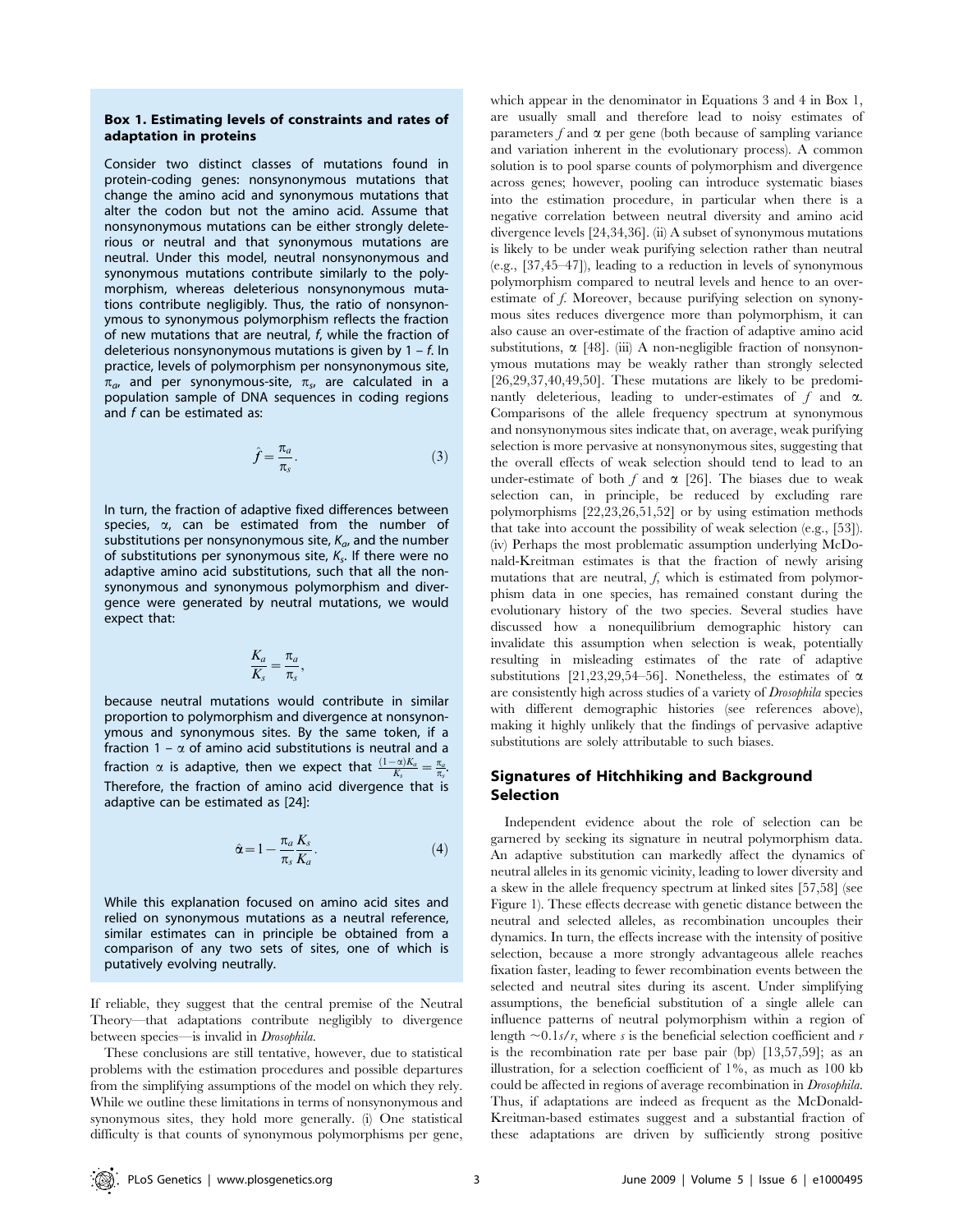Table 1. The fraction of neutral mutations and adaptive divergence estimated from diversity and divergence in D. melanogaster.

| <b>Site Class</b> | Sub-Parameter       | % of genome | diversity $(\pi)$ | divergence $(R)$ | $f(\pi/\pi_0)$ | $\alpha$ (Equation. 4) |
|-------------------|---------------------|-------------|-------------------|------------------|----------------|------------------------|
| Coding            | Synonymous          | 4.5%        | 2.9%              | 13.6%            |                |                        |
|                   | Nonsynonymous       | 14%         | 0.2%              | 1.7%             | 0.06           | 0.50                   |
| Noncoding         | <b>UTRs</b>         | 6.0%        | 0.5%              | 4.5%             | 0.19           | 0.44                   |
|                   | Introns $(<100$ bp) | 2.9%        | _                 |                  |                | _                      |
|                   | Introns $(>100$ bp) | 55%         | 1.3%              | 6.7%             | 0.44           | 0.12                   |
|                   | Intergenic          | 18%         | 1.0%              | 5.7%             | 0.34           | 0.18                   |

Average pairwise diversity ( $\pi$ ) and divergence (K) per site are from [26]. An estimate of the fraction of neutral mutations, f, was obtained from equation 3, assuming that the expected neutral diversity,  $\pi_0$ , is equal to the average  $\pi$  at synonymous sites. An estimate of the fraction of adaptive divergence,  $\alpha$ , was obtained from equation 4 and averages of  $\pi$  and K across loci.

doi:10.1371/journal.pgen.1000495.t001

selection, the Neutral Theory's assumption of a negligible effect of positive selection on the dynamics of neutral and weakly selected alleles within species may prove erroneous [60].

In addition to adaptation, ''background selection'' against deleterious mutations can also affect the dynamics of linked neutral alleles [61], leading to lower diversity and a skew toward rare alleles (see Figure 1). The magnitude of the effects on diversity and the allele frequencies increase with the rate of deleterious mutation and decrease with the recombination rate, because recombination allows neutral mutations to escape onto chromosomes carrying fewer deleterious mutations [62]. The importance of these effects also varies with the intensity of purifying selection. The maximal effect on polymorphism levels is for intermediate selective effects, because strongly deleterious alleles are eliminated from the population too quickly to be associated with many neutral alleles, and weakly deleterious ones are eliminated too slowly to remove much neutral variation [63]. In contrast, the shift toward lower population frequencies increases as the intensity of purifying selection decreases and becomes detectable only for weak deleterious selection, when the overall reduction in polymorphism is minimal [63,64].

## The Relationship between Diversity and Recombination

The effects of selection on the dynamics of neutral and weakly selected alleles can be sought by comparing patterns of polymorphism and divergence across recombination environments. If deleterious mutations and adaptive substitutions occur at similar rates throughout the genome, their effects on neutral polymorphism should be greater in regions with lower recombination, where a neutral allele is linked to a larger number of selected sites. In accordance with this expectation, polymorphism is markedly reduced toward centromeres and telomeres, and on the Y chromosome and Chromosome 4 of D. melanogaster and D. simulans, genomic regions known to experience reduced levels of crossingover [34,35,65–71]. These observations cannot be explained entirely by mutagenic effects of recombination, because neutral divergence levels are not markedly lower in regions of low crossingover [35,67,72] (Figure 2B). More generally, levels of polymorphism increase with estimated crossing-over rates in D. melanogaster (Figure 2A), D. simulans [35], and D. pseudoobscura [34,35,67,71,72]. Whereas in the *D. melanogaster* group divergence levels appear to correlate too weakly with crossing-over rates to account for this correlation, a firm conclusion awaits higher-resolution genetic maps in these species [35,67,72]. In addition, allele frequencies at synonymous sites are skewed towards rare alleles, with a slightly

more pronounced skew in regions of low recombination [34,71] (Figure 2C). Both observations about polymorphism levels and allele frequencies provide strong support for the influence of natural selection on linked neutral and weakly selected alleles.

Distinguishing the relative contributions of selective sweeps and background purifying selection to the correlations, however, has proven difficult [72–76]. Models of recurrent selective sweeps can explain both a reduction in diversity and a skew toward lower frequencies seen in regions of reduced recombination (e.g., [58,76]). In turn, background selection caused by strong purifying selection can account for the reduction in polymorphism but not the skew [69,71], whereas background selection caused by weakly deleterious mutations can account for the skew but not the reduction [64]. Whether the observed correlations can be explained by one or both models awaits further theoretical work and a better characterization of the distribution of the fitness effects of both beneficial and deleterious mutations.

## The Relationship between Diversity and Amino Acid Divergence

The relationship between neutral diversity and divergence at functional sites can be particularly informative about the effects of positive selection on neutral and weakly selected alleles. Figure 3 illustrates the effect of recurrent selective sweeps on levels of neutral polymorphism along a genomic region, assuming a uniform recombination rate. As shown in this cartoon, the spatial pattern of neutral polymorphism at a given point in time, i.e., the number and width of troughs in neutral polymorphism levels, carries information about the frequency and intensity of adaptations. In practice, however, heterogeneity in polymorphism alone may be an unreliable indicator of selective sweeps, because other evolutionary forces, notably demographic processes and heterogeneity in mutation rates, can also produce spatial heterogeneity in levels of neutral variation (e.g., [77–81]).

Considering polymorphism data in conjunction with divergence data can reduce the confounding effects of other evolutionary processes. Specifically, because adaptive substitutions that cause selective sweeps will appear as divergence at functional sites, recurrent selective sweeps are expected to generate a negative correlation between levels of neutral polymorphism and levels of divergence at functionally important sites. In addition, the spatial scale over which these correlations are observed may be informative about the parameters of adaptive substitutions.

This reasoning motivated two recent studies. Andolfatto [33] examined the relationship of synonymous polymorphism in D. melanogaster to the rate of protein evolution between D. melanogaster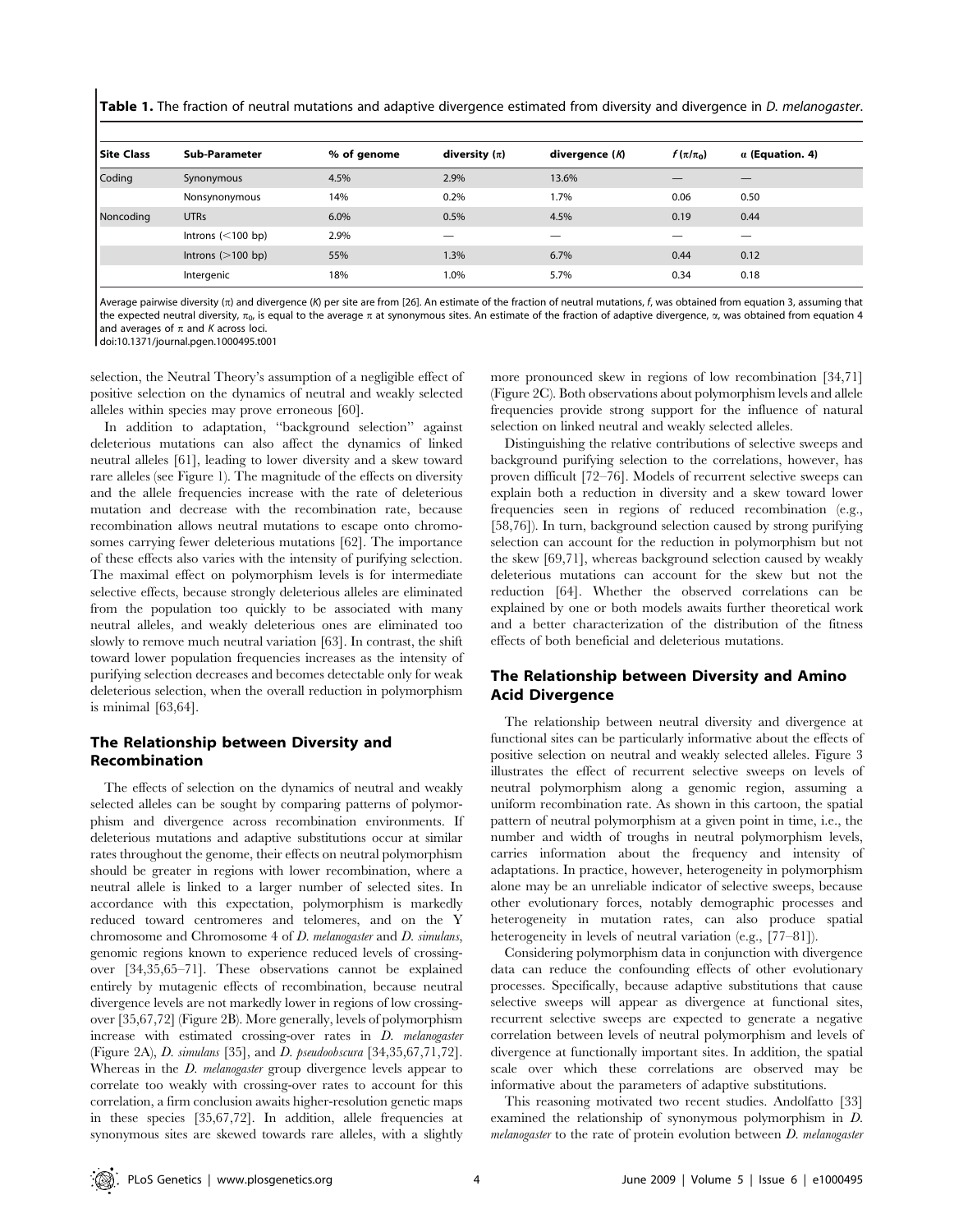

Figure 1. The effect of positive and negative selection on linked neutral sites. This cartoon depicts a population of ten chromosomes, subject to recurrent selective sweeps (RSS) or background selection (BGS). Neutral mutations are shown as gray circles, the beneficial mutation in green, and deleterious mutations in red. RSS: An adaptive mutation destined for fixation arises on a particular haplotype, i.e., linked to a specific combination of neutral alleles at polymorphic sites. As it increases in frequency in the population, so does that genetic background. All pre-existing alleles not on the selected background are lost from the population, unless they recombine onto chromosomes carrying the beneficial allele before fixation. Thus, a ''selective sweep'' causes a reduction in the level of polymorphism as well as a distortion of allele frequencies in the vicinity of the beneficial substitution [57,58,126]. After fixation, diversity will be reintroduced by mutation, but a footprint of the substitution may remain for a long time (up to  $N_e$  generations; [78]). BGS: The balance between a steady flux of deleterious mutations and purifying selection generates a stable partition of chromosomes in a population, depending on how many deleterious mutations they carry. Chromosomes with deleterious mutations will be eliminated relatively quickly from the population by purifying selection, but this class is constantly replenished by new deleterious mutations. In the absence of recombination, a new neutral mutation can remain in the population for a long period of time and rise to high population frequencies only if it appears on a gamete that is free of deleterious mutations, and hence is not destined to be rapidly eliminated. The effect of this ''background selection'' against deleterious mutations is a reduction in the level of neutral polymorphism [61], as well a downward shift in their population frequencies, because of the relative excess of short-lived (and hence low frequency) neutral mutations [63]. doi:10.1371/journal.pgen.1000495.g001

and D. simulans among a set of X-linked genes in highly recombining regions. He detected a negative correlation between levels of synonymous polymorphism and the rate of amino acid evolution (Figure 2D), which is not driven solely by few rapidly evolving genes [33]. In a concurrent study, Macpherson et al. [82] examined the relationship between synonymous polymorphism in D. simulans and amino acid divergence between D. melanogaster and D. simulans, in 100-kb windows, a scale that is an order of magnitude greater than that of a typical gene. Focusing on all highly recombining regions of autosomes, they found that levels of polymorphism are negatively correlated with the number of amino acid substitutions. Because recent selective sweeps are expected to produce sharp dips in levels of polymorphism (Figure 3), regions with frequent adaptations should exhibit not only reduced levels of diversity but also greater contrasts between minimal and background levels of polymorphism (i.e., greater heterogeneity in diversity levels). To test this prediction, they examined the relationship between the ratio of minimal to average synonymous polymorphism,  $Q_S$ , and amino acid divergence, in 100-kb windows. They found a strong negative correlation, with a consistent decrease in  $Q<sub>S</sub>$  throughout the range of amino acid divergence, a finding that further supports the prevalence of selective sweeps.

While both papers reported a significant negative correlation between levels of neutral polymorphism and amino acid divergence, the scale of measurement differed greatly—from single genes [33] to 100-kb windows [82]—raising the question of whether the larger-scale finding arises from an underlying correlation at a smaller scale. Assessing this question by permutation, Macpherson et al. concluded that the correlation at 100-kb scales is due to effects that operate at distances substantially beyond than that of a gene [82]. A possible interpretation is that the correlation on a genic scale primarily reflects the signature of weak sweeps, while those on the 100-kb scale mostly reflects the effects of strong sweeps. Since a weakly beneficial substitution only causes a reduction in diversity levels nearby, both the substitution and the reduction are likely to be observed in the same gene. In turn, the 100-kb scale may be large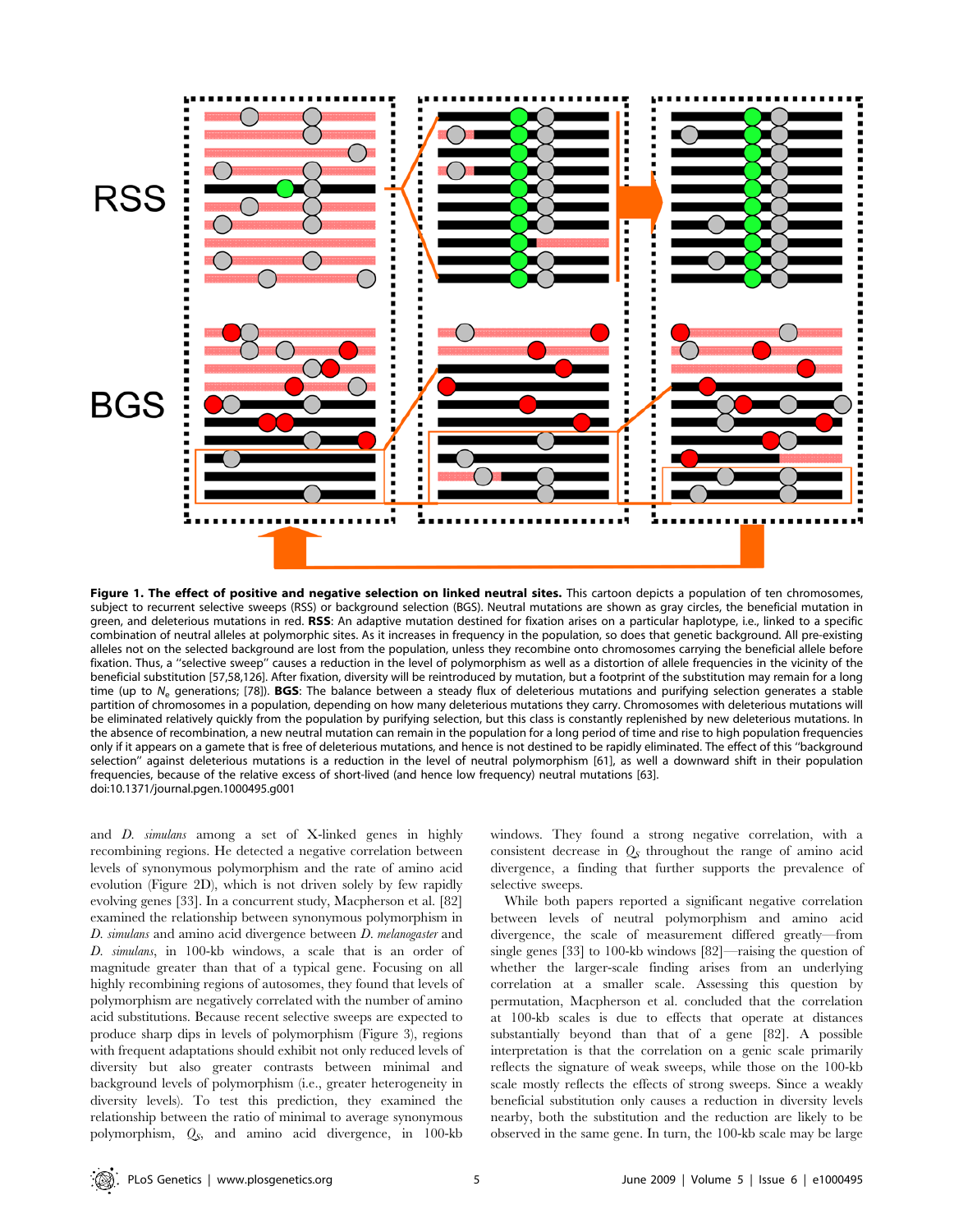

Figure 2. Correlations in polymorphism data from D. melanogaster. (A) Levels of synonymous site diversity versus recombination rates. The effects of the rate of amino acid divergence (K<sub>a</sub>) and the rate of synonymous site divergence (K<sub>s</sub>) have been controlled for by partial regression, with negative values set to zero. (B) K<sub>s</sub> versus recombination rates. The effect of K<sub>a</sub> has been controlled for by partial regression, with negative values set to zero. (C) A summary of the allele frequency spectrum at synonymous sites versus recombination rates; more negative values of the statistic reflect a higher proportion of rare alleles. The numerator is Tajima's  $D$  [127] and the denominator is the minimum value  $D$  (in absolute value) can take given the sample size and number of segregating sites [128]. (A–C) are based on the polymorphism data of Shapiro et al. [34], and recombination rates estimated by Comeron et al. [129]. For the Shapiro et al. data, 349 loci with >50 synonymous sites were used and only African individuals are included. (D) Levels of synonymous site diversity as a function of  $K_a$ . In red are the 137 X-linked loci surveyed by Andolfatto [33]. In black are autosomal loci surveyed by Shapiro et al. [34]. For both data sets, the effect of  $K<sub>s</sub>$  has been controlled for by partial regression, with negative values set to zero. For the Shapiro et al. data, 265 loci with recombination rates >0.5 cM/Mb and >50 synonymous sites were included. The red and black dotted lines represent average levels of synonymous  $\pi$  in the Andolfatto and Shapiro et al. datasets, respectively. Thick red and black lines indicate Lowess fits to the data. All p-values are one-tailed. doi:10.1371/journal.pgen.1000495.g002

enough to include both a strongly beneficial substitution and the reduction in diversity that it caused, but may be too large for the effects of weakly beneficial substitutions to be detected. If this interpretation is correct, then the signatures of selective sweeps on different spatial scales may carry valuable information about the distribution of adaptive selective effects.

Although these recent results provide evidence for the effects of recurrent selective sweeps on neutral polymorphism even in high recombination regions of the Drosophila genome, the specific observations still await a unifying interpretation. Among open questions is the extent to which background selection contributes to these patterns. For example, can background selection account for the negative correlations between amino acid divergence and polymorphism in regions of high crossing-over? On the one hand, genes with many amino acid sites under purifying selection experience more background selection, leading to lower neutral diversity where there is a lower substitution rate (i.e., the opposite of what is observed). On the other hand, background selection could also reduce the efficacy of selection against weakly deleterious amino acid mutations, leading to a higher rate of amino acid substitution. Even less clear is whether background selection can explain the greater heterogeneity in polymorphism observed in regions with elevated amino acid divergence. To answer these questions, we need a better understanding of the way background selection shapes spatial patterns of neutral polymorphism [83], and a more accurate characterization of the selective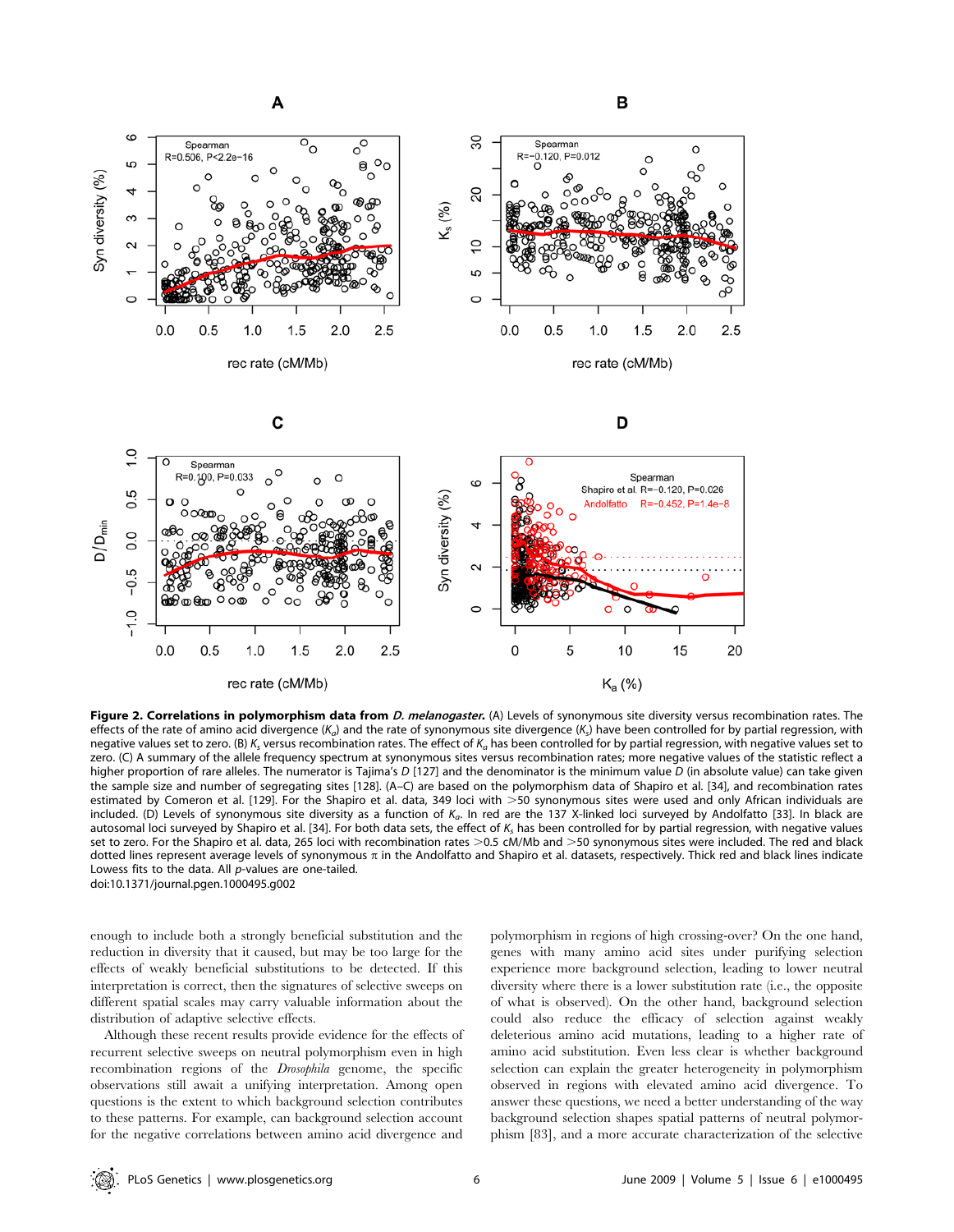

chromosomal position

Figure 3. Cartoon of the effects of recurrent selective sweeps on patterns of genetic variation along the genome. In this cartoon, several beneficial substitutions have occurred within this region, reducing levels of diversity relative to background levels. The sweep labeled 1 was driven by strong selection and occurred very recently, leading to a sharp decrease in diversity at linked sites. Sweep 2 was associated with a similarly strong selective coefficient, but occurred further in the past, such that levels of polymorphism surrounding the site have had some time to recover through mutation and random genetic drift. Sweep 3 occurred recently, but was associated with a weaker selective coefficient, thereby reducing polymorphism in a smaller region. We emphasize that, in practice, diversity patterns alone are likely to be an unreliable indicator of selective sweeps, as there are numerous other sources of heterogeneity. doi:10.1371/journal.pgen.1000495.g003

parameters and spatial distribution of deleterious mutations, as well as better genetic maps for Drosophila.

## Inferring the Rate and Strength of Adaptation at the Genomic Level

The relationships of polymorphism with recombination rates and with amino acid divergence can be used to infer the rate and strength of adaptations (for estimates of deleterious selection parameters, see [2,25,84]). Such inferences can provide estimates of the rate of adaptation that are independent of those of the McDonald-Kreitman approach, because the methodologies rely on different signatures of the adaptive process. In addition, they yield estimates of the selective effect of beneficial substitutions (e.g., addressing whether they are typically large or not), which are not accessible using a McDonald-Kreitman-based approach.

The first approach was developed by Wiehe and Stephan [85], who used the relationship between levels of synonymous polymorphism and recombination rates in D. melanogaster to infer the product of the rate and strength of adaptive substitutions. To this end, they derived a formula for the expected heterozygosity,  $\pi$ , under a model of recurrent selective sweeps in a random-mating population of constant size:

$$
\pi = \pi_0 \frac{r}{r + (\nu \gamma) I_M},\tag{1}
$$

where  $\pi_0$  is the expected heterozygosity in the absence of selective sweeps,  $r$  is the recombination rate per bp,  $v$  is the rate of adaptive substitution per bp,  $\gamma = 2N_s$  where s is the adaptive selective advantage, N is the population size, and  $I_M \approx 0.075$ . They then found the values of  $\pi_0$  and v $\gamma$  that lead to the best fit to the observed relationship between  $\pi$  and r. This estimation procedure assumes that the rate and strength of positive selection are the same across the genome and therefore that differences in polymorphism levels among regions reflect only the effects of selective sweeps in varying recombination environments. Wiehe and Stephan arrive at a compound estimate of  $v\gamma$  greater than  $1.3\times10^{-8}$  (see Table 2), which implies a mean reduction in polymorphism of 50% in regions of low recombination (where  $r \approx 0.1$  cM/Mb) and of 4% in high recombination regions  $(r>2.5$  cM/Mb) (see also [68,86]).

With the above approach, the rate and strength of recurrent selective sweeps appear as a compound parameter  $(v\gamma)$ , because doubling the rate (and thus the number) of selective sweeps that affect a neutral site is equivalent in its effects on mean diversity to doubling the intensity (and thus the distance) over which sweeps have an effect. Thus, Wiehe and Stephan were not able to distinguish between the rate  $(v)$  and the strength of selection  $(s)$ . Recently, several attempts have been made to estimate these parameters separately, using information about the rate of adaptive divergence provided by the McDonald-Kreitman based estimates. For example, Eyre-Walker [87] calculated that, given Wiehe and Stephan's estimate of  $v\gamma$  above and estimates of adaptive divergence in proteins and non-coding DNA,  $\gamma$  lies in the range 350 to 7,000 (i.e.,  $10^{-4} \le s \le 2 \times 10^{-3}$ , assuming  $\mathcal{N}_e \sim 2 \times 10^6$  [33]).

Andolfatto [33] used a similar approach to estimate the rate  $(v)$ and intensity of adaptations (s), but instead relied on the relationship between levels of synonymous polymorphism and

| <b>Table 2.</b> Estimates of selection parameters in Drosophila. |  |  |  |
|------------------------------------------------------------------|--|--|--|
|------------------------------------------------------------------|--|--|--|

| Reference                             | <b>Dataset</b>                                                                                                  | s                       | v                       | vγ                  |
|---------------------------------------|-----------------------------------------------------------------------------------------------------------------|-------------------------|-------------------------|---------------------|
| Wiehe and Stephan 1992 [85]           | 17 X-linked and autosomal genic regions in <i>D. melanogaster</i>                                               |                         |                         | $>1.3\times10^{-8}$ |
| Li and Stephan 2006 <sup>a</sup> [88] | $\sim$ 200 X-linked, noncoding regions in <i>D. melanogaster</i> (average 512 bp)                               | $0.2 - 0.5\%$           | $6 - 9 \times 10^{-11}$ |                     |
| Andolfatto 2007 [33]                  | 137 X-linked gene coding fragments in <i>D. melanogaster</i> from regions of high<br>recombination (700-800 bp) | $\sim$ 10 <sup>-5</sup> | $7.5 \times 10^{-10}$   | $3 \times 10^{-8}$  |
| Macpherson et al. 2007 [82]           | 100-kb windows for all autosomal regions of high recombination in D. simulans                                   | 1%                      | $3.6 \times 10^{-12}$   | $10^{-7}$           |
| Jensen et al. 2008 <sup>b</sup> [92]  | Same as Andolfatto 2007                                                                                         | 0.2%                    | $4 \times 10^{-11}$     | $4 \times 10^{-7}$  |

We note that these estimates are not really comparable, as they are derived under different assumptions, not to mention different species and modes of inheritance. In the column titled s is the reported estimate of the strength of selection, under v the reported estimate of the rate of adaptive substitutions per base pair per generation and under  $v\gamma = 2N_e s$  vis the reported compound estimate (see text).

Two populations are used for inference, resulting in two separate estimates of the parameters.

<sup>b</sup>The parameters were estimated from the mode of the posterior distribution sample, assuming specific distributions for the selection coefficient and rates of adaptation.

doi:10.1371/journal.pgen.1000495.t002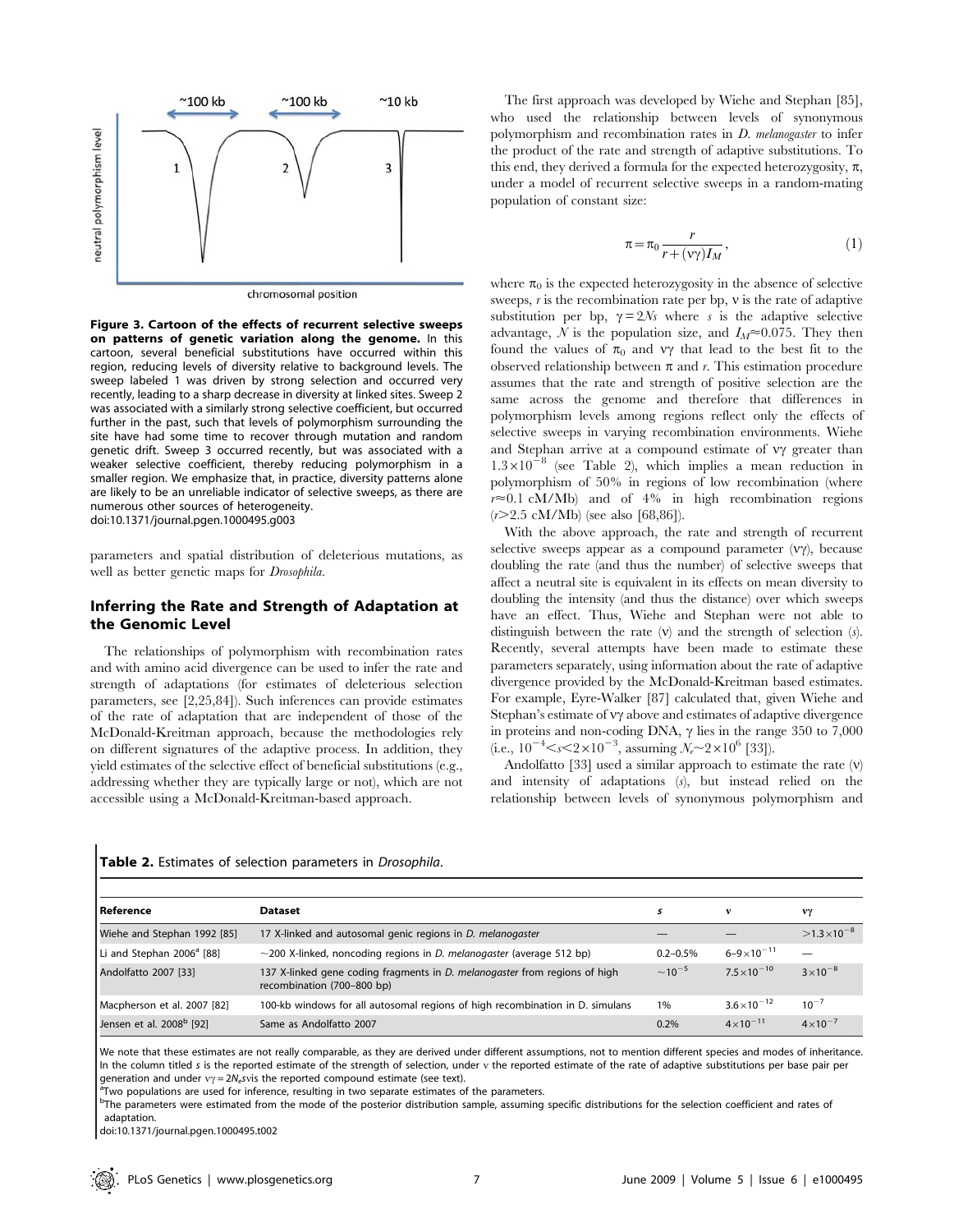rates of protein evolution. He assumed that the rate of adaptation is proportional to the rate of protein evolution  $v = \alpha K_a$ . Substituting this relation into Equation 1 yields a relationship between expected levels of neutral polymorphism and rates of protein evolution

$$
\pi = \pi_0 \frac{r}{r + (\gamma \alpha K_a) I_M} \tag{2}
$$

that can be used to infer the compound parameter  $\gamma \alpha$ ; multiplying this parameter by the average rate of protein evolution  $\overline{K}_a$ provides an estimate of the rate and strength compound parameter (i.e., of  $\gamma \alpha \overline{K}_q$ ). Application of a maximum likelihood method that accounts for both the mean and variability in polymorphism levels across genes under recurrent selective sweeps yields  $\gamma \alpha \overline{K}_a = 3 \times 10^{-8}$ , which is within an order of magnitude of other estimates [85–89] (see Table 2) and implies a  $\sim$ 15% reduction in neutral diversity levels on average in high recombination regions  $(r>2$  cM/Mb). To obtain the intensity of selection, s, from this compound estimate, Andolfatto [33] inferred  $\alpha$  using the McDonald-Kreitman-based approach [32]. From this, he estimated that v is approximately  $7.5 \times 10^{-10}$  per generation per bp in protein coding regions (i.e., that there was one adaptive substitution every  $\sim 200$  generations) and that  $\gamma \approx 40$  (i.e.,  $s \approx 10^{-5}$  very weak selection that is only slightly above the nearly neutral range.

These parameters can also be estimated using a different approach: while the mean diversity depends on amino acid divergence only through the compound parameter  $\nu\gamma$ , the heterogeneity in diversity levels (e.g., summarized by the statistic  $Q<sub>S</sub>$  [82]) depends differently on the rate and the strength of recurrent selective sweeps, thereby allowing these two parameters to be estimated separately [82]. Independently of the strength of selection, the minimum diversity will occur around the last beneficial substitution. In turn, the level of diversity at that position will depend solely on how recently the last advantageous allele fixed, i.e., on the rate of adaptive substitutions. Based on these considerations, Macpherson et al. [82] inferred the rate and strength of recurrent selective sweeps in  $D$ , simulans by simultaneously fitting a model to the relationship of divergence to mean polymorphism levels and  $Q_s$ . Their estimate of the rate of adaptive substitutions is  $\sim 3.6 \times 10^{-12}$  gen<sup>-1</sup> bp<sup>-1</sup>, or approximately 1 every 3,000 generations (Table 2). Although an order of magnitude lower than Andolfatto's estimate of  $v$  based on the McDonald-Kreitman methodology, this estimate again suggests the occurrence of frequent adaptations in Drosophila. Macpherson et al.'s estimate of selective intensity, however, is  $s \approx 1\%$ , corresponding to strong selection (i.e., orders of magnitude above the nearly neutral range), while the compound parameter that derives from these estimates,  $\gamma \alpha \overline{K}_a \approx 10^{-7}$ , is within an order of magnitude of those obtained in D. melanogaster.

The differences among estimates of selection intensity and the rate of adaptation (but not the compound parameter) are striking. How could they be explained? Obviously, they could arise, at least in part, from the use of different (although closely related) Drosophila species and loci with different modes of inheritance (i.e., sex-linked versus autosomal). However, other factors may also be important. First, the spatial scale over which the relationships are examined may influence the estimates: for example, Andolfatto considered data at the genic scale and obtained an estimate of s that would lead to a reduction over approximately 500 bp (i.e., 0.1s/r)—the scale considered—while Macpherson et al. focused on 100-kb windows and found an estimate of the strength of selection that would lead to a sweep over  $\sim$ 40,000 bp—again the scale

considered. Second, if the majority of adaptive substitutions are driven by weak selection and a minority is driven by strong selection, polymorphism patterns may primarily reflect the minority of stronger sweeps while the McDonald-Kreitman based estimates should reflect both. This reasoning may explain why Macpherson et al., who rely on the signature of sweeps in polymorphism data, infer a rate of adaptation that is considerably lower than the McDonald-Kreitman-based estimates and, for those adaptations, a higher intensity of selection. Indeed, a back of the envelope calculation indicates that the results from the two studies can be reconciled if  $\sim 95\%$  of amino acid adaptive substitutions are driven by weak selection and  $\sim 5\%$  by strong selection.

An important limitation of all these inference methods is their reliance on the over-simplified demographic assumptions of a panmictic population of constant size. Although demographic processes, such as the population bottlenecks and expansions that are known to have occurred in Drosophila species [81,90,91], are unlikely to single-handedly generate the relationship between polymorphism levels and recombination or functional divergence, they play a role in shaping patterns of neutral polymorphism and thus will likely modify these relationships. To address this shortcoming, Li and Stephan [89] used information about the frequency spectrum across noncoding loci to infer a demographic model for European and African populations of D. melanogaster. They then estimated the number and intensity of beneficial substitutions that have occurred in both populations based on deviations of the frequency spectrum from the neutral expectation, under the inferred demographic model. This approach yielded an adaptive rate of  $\sim6\times10^{-11}$  gen<sup>-1</sup> bp<sup>-1</sup> and an intensity  $s\approx0.2\%$ in the African population, and a rate of  $\sim 9 \times 10^{-11}$  gen<sup>-1</sup> bp<sup>-1</sup> and  $s \approx 0.5\%$  in the European populations, assuming no migration between European and African populations since they split. While this approach has the attractive feature of accounting explicitly for plausible demographic effects, its reliance on polymorphism data alone (rather than on the relationship to functional divergence or recombination) may render the estimates quite sensitive to misspecification of the demographic model, as well as to additional sources of heterogeneity in diversity patterns [92].

Future inference methods would therefore gain from combining the strengths of existing approaches: incorporating information about recombination and functional divergence, which more distinctively capture the effects of natural selection on diversity, while being relatively robust to uncertainty about demographic history or incorporating its effects explicitly. Methods would further benefit from explicitly using information from different spatial scales, and, in turn, allowing for variation in selection coefficients rather than assuming a single value (as done by Jensen et al. [92]). Another complication that should be addressed is that, in theory, background selection could also contribute to an association between neutral polymorphism and recombination or functional divergence, a contribution that could be more substantial when combined with nonequilibrium demographic processes (for example, if the effects of a population bottleneck on diversity levels are proportionally greater in genomic regions with more background selection).

#### Implications for the Neutral Theory in Drosophila

The analysis of nucleotide variation data within and between Drosophila species provides tentative answers to the three questions posed in the Introduction, suggesting that: (i) most of the genome is under purifying selection and (ii) a large fraction of divergence at amino acid, and possibly in noncoding regions, is beneficial. This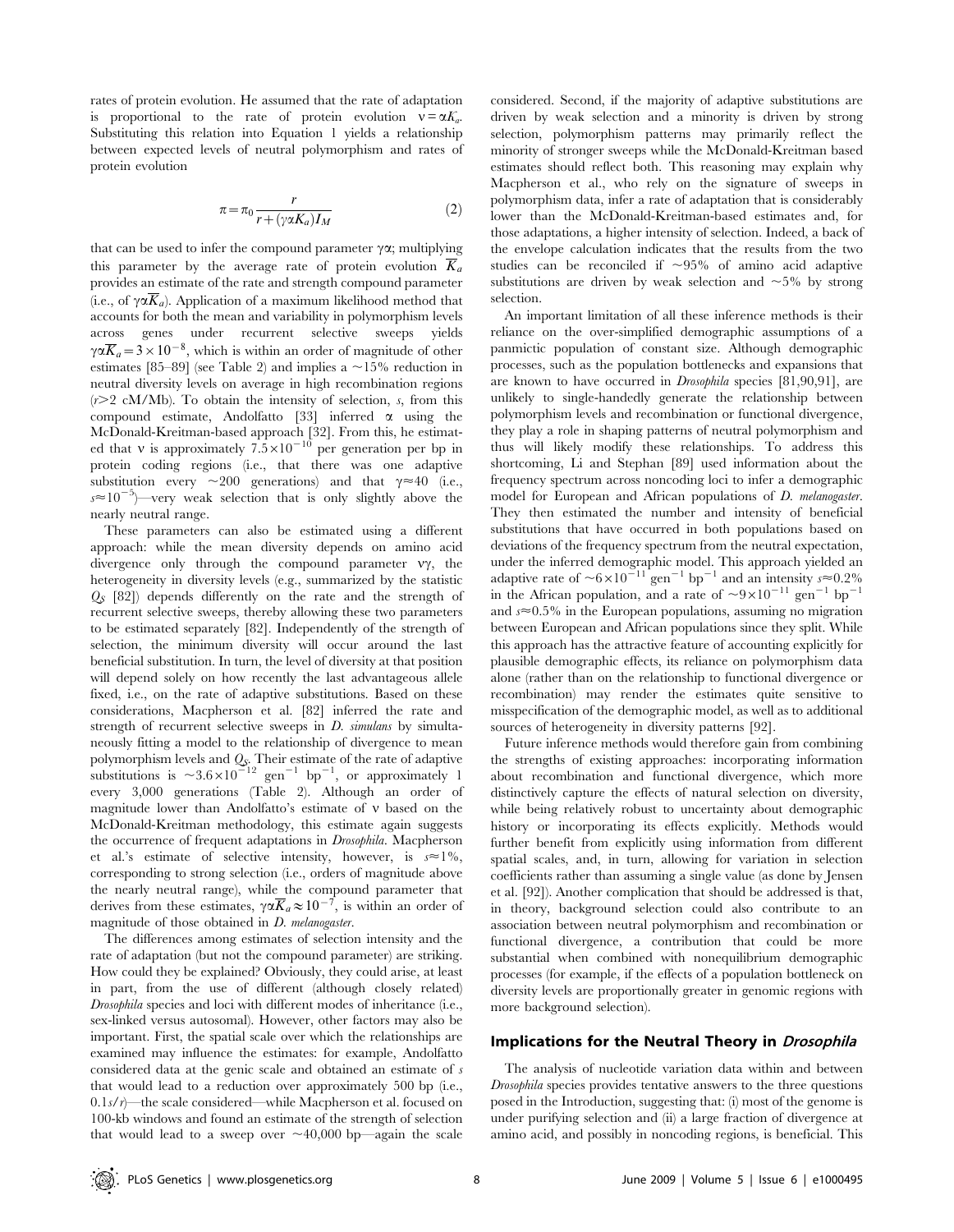answer is provided by both the McDonald-Kreitman-based estimates and by the relationships between diversity and recombination and between diversity and functional divergence, patterns that are most readily explained by recurrent selective sweeps. (iii) The dynamics of neutral and weakly selected alleles are affected substantially by selection at linked sites and, in particular, by recurrent selective sweeps. Because the Neutral Theory assumes a negligible contribution of adaptive substitutions to divergence and a negligible effect of selection on neutral or weakly selected polymorphism, its validity as a depiction of the processes of molecular evolution in Drosophila is now in question.

## How Do These Findings Change Our View of Molecular Evolution?

By undermining the tenets of the Neutral Theory, these findings have numerous implications for our interpretation of genetic variation. For example, the extent of sequence conservation between species is widely used to measure the density of functionally important sites (sometimes referred to as functional constraint), with the implicit assumption that changes are either neutral or deleterious (e.g., [20,28]). But if adaptive substitutions are as common as the McDonald-Kreitman-based estimates suggest, then divergence reflects similar contributions of both neutral and adaptive changes. And since adaptive changes are clearly of functional importance, equating functional importance with sequence conservation could be misleading. Similarly, the comparison of selective pressures using  $K_a/K_s$  ratios conflates the contributions of adaptive and neutral changes to sequence divergence; a high ratio could reflect little constraint, or a combination of adaptation and purifying selection. In other words, if adaptations are common, then characterizing selective pressures across species or among genomic regions requires approaches that explicitly allow for positive, negative, and neutral changes (in terms of parameters such as f and  $\alpha$ ) rather than combining their effects into a single parameter, as done in many widely used methods. The McDonald-Kreitman methodology offers one such alternative—one that, with the availability of large-scale polymorphism datasets, is becoming increasingly practical. A greater reliance on McDonald-Kreitman approaches, however, calls for further investigation of its possible limitations.

The evidence for recurrent selective sweeps may also change our view of the population dynamics of neutral and weakly selected alleles in *Drosophila*. Figure 4 depicts a simulated trajectory of a neutral allele under recurrent selective sweeps. As can be seen, recurrent selective sweeps generate intermittent, sharp changes in the frequency of neutral alleles relative to what is expected under genetic drift alone. Thus, frequent sweeps introduce an additional and possibly important stochasticity into the dynamics of neutral and weakly selected alleles, which Gillespie termed ''genetic draft'' [60,93].

Genetic draft would not affect the rate of fixation of neutral alleles—the rate of neutral evolution would still be equal to the rate of neutral mutation [94]—but it would have a bearing on many other predictions of the Neutral Theory. Relative to the expectations of the Neutral Theory, recurrent selective sweeps alter both diversity levels and allele frequencies [57–59]. Consistent with this prediction, a genome-wide skew toward rare polymorphisms is seen in many of the Drosophila species examined to date [33,37,38,40,95–98], and it appears to be somewhat more pronounced in regions of low recombination, at least in D. melanogaster (Figure 2C). Moreover, the sporadic nature of selective sweeps would cause neutral polymorphism levels along the genome to vary much more dramatically than under genetic drift

alone [35,60,82,89,92]. This added variability could greatly complicate demographic inference in population genetics and ecology. The increased stochasticity would also reduce the efficacy of selection [99,100]: while under the Neutral Theory, only alleles that are nearly neutral contribute to polymorphism and divergence, under recurrent selective sweeps, the range could expand substantially. In summary, should strong selective sweeps be common, much of the existing machinery of molecular evolution and population genetics—which is increasingly applied in the analysis of genomic data—may need to be revisited. The extent to which the current approaches are problematic depends on the rate and selective intensity of adaptations, about which little is known.

If beneficial substitutions are indeed prevalent in Drosophila, what are these adaptations? At present, we know too little to offer more than speculation. Evolutionary theory predicts an accelerated substitution rate associated with arms races, notably those driven by sexual antagonism and host–pathogen interactions, as well as in cases of meiotic drive [19]. Consistent with this hypothesis, an enrichment of signals for positive selection has been reported in genes with sex-biased expression in D. melanogaster, especially male-biased expression [35,42,43], as well as genes that might be associated with sexual selection, cytoplasmic parasites, and intragenomic conflicts relating to gametogenesis [35]. However, the signatures of positive selection in polymorphism and divergence are found throughout the Drosophila genome, suggesting that the adaptive substitutions are not restricted to a small subset of genes [32,33]. This may point to a role of environmental shifts that drive beneficial substitutions in substantial portions of the genome. For example, changes in temperature could affect the performance of many proteins, irrespective of their function. Clearly, a better understanding of the selective pressures in Drosophila awaits a better characterization of these adaptations.

Insights will also be gained by studying other taxa. In this respect, we note the publication of a recent perspective [101], which focused on the work of Begun et al. in *D. simulans* [35]. It concluded that ''increasing amounts of data are showing that these [the Neutral Theory's] claims and their attendant predictions do not hold for the vast majority of genes and species'' (page 255 in [101]). We would argue instead that the available evidence differs markedly in both strength and clarity among organisms, and that these differences are of interest in themselves.

To date, in addition to Drosophila, the effects of natural selection on genome evolution have been studied primarily in primates, Arabidopsis, and yeast. These differ substantially in their genome sizes, ranging from  $\sim$ 12 Mb in yeast to  $\sim$ 120 Mb in A. thaliana and D. melanogaster to  $\sim$ 3 Gb in humans [20]. In general accordance with the extent to which these genomes are streamlined (as measured, for example, by the proportion of coding DNA), the fraction of sites under purifying selection appears to be largest in yeast, intermediate in Drosophila and Arabidopsis and much lower in primates. A closer inspection, however, reveals that the fraction of coding DNA only partially predicts the levels of evolutionary constraint in the genome. For example, while Arabidopsis and Drosophila have comparable genome sizes, with a greater fraction of coding DNA in Arabidopsis, levels of evolutionary constraint in noncoding regions appear to be much lower in Arabidopsis than in Drosophila [102]. The explanation could lay partially with differences in population structure and effective population size [102]. The hypothesis that the effective population size largely determines levels of evolutionary constraint is strongly supported in the case of proteins, as estimates of constraint in proteins are strongly correlated with estimates of the effective population size across species [102].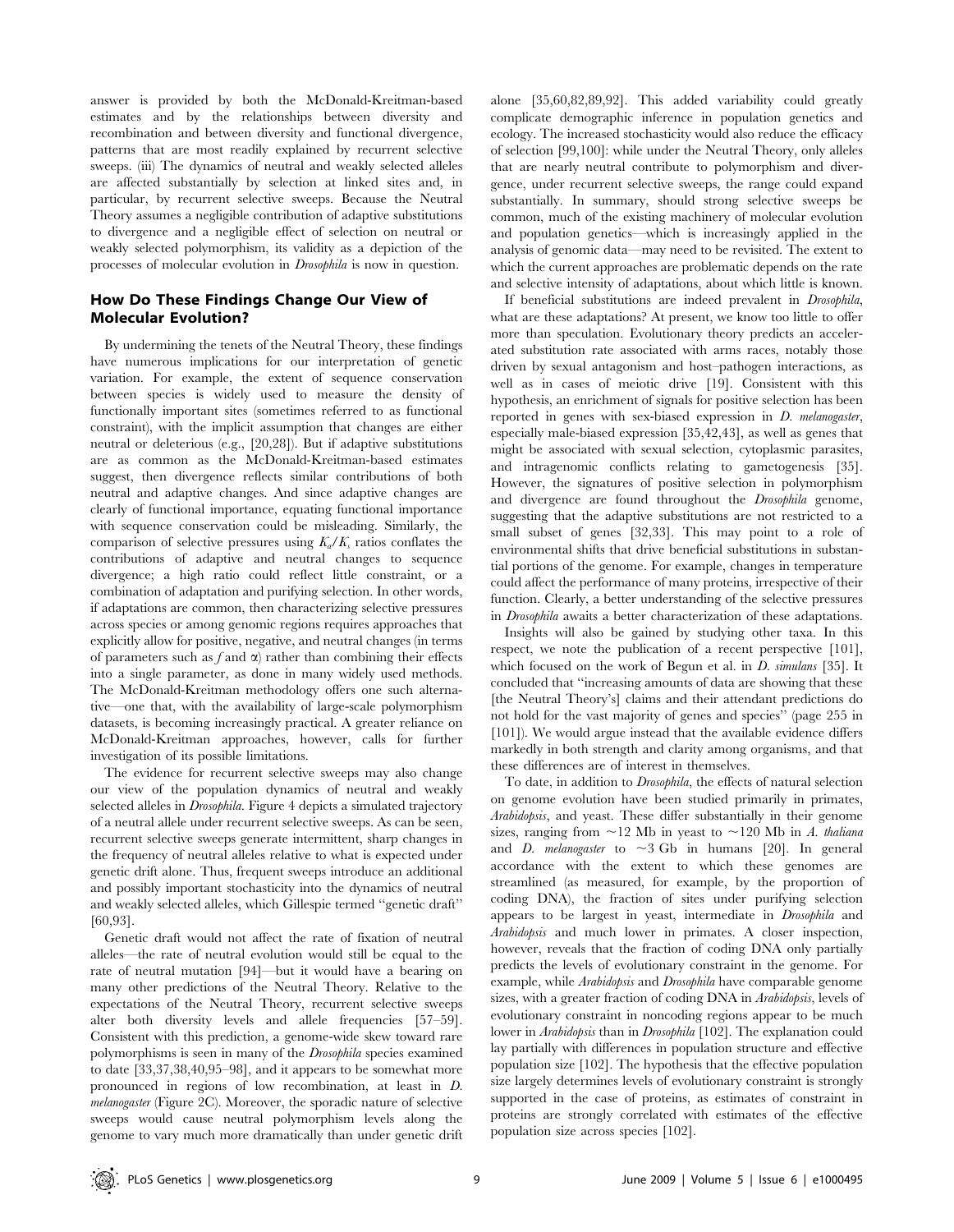

В



Figure 4. The effects of genetic draft on the trajectory of a neutral allele. (A) Simulated trajectory of a neutral allele affected by recurrent selective sweeps, from its origin on a single chromosome to fixation in the population. The population mutation and recombination parameters for<br>this simulation are loosely based on estimates from *D. melanogaster*; the ra taken from the high end of existing estimates. The allele spent the first ~30,000 generations drifting around low frequencies (<5%). Then, at approximately the 30,000th generation, it increased sharply and rapidly in frequency (to ~55%) because of linkage to a strongly advantageous mutation located approximately 80 kb away; it did not reach fixation, because of recombination during the ascent of the favored allele. Subsequent to this first, dramatic change in frequency, the mutant allele experienced three hitchhiking events that increased its frequency (selective sweeps 3 through 5) and one that decreased it (sweep 2). In (B) is a simulated trajectory of a neutral allele affected solely by genetic drift, for the same population parameters. Note the difference in the time scale of the two plots. doi:10.1371/journal.pgen.1000495.g004

The effective population size may also shape how the rate of adaptive substitutions varies among species. Under a strong selection regime, the rate will depend only weakly on population size [60], and an adaptive response may occur shortly after an environmental change [10]. In contrast, if beneficial alleles are only weakly favored, then their fixation in small populations will be impeded by genetic drift, and beneficial alleles may spend long enough in the population for environment shifts to occur before they reach fixation [10]. Among the few taxa that have been examined in depth, Drosophila shows the clearest evidence of extensive adaptation at the molecular level. In humans, McDonald-Kreitman-based estimates of the fraction of adaptive amino acid substitutions hover around 10% [23,53,84,87,103,104]. Relationships of diversity with recombination [105–109] and of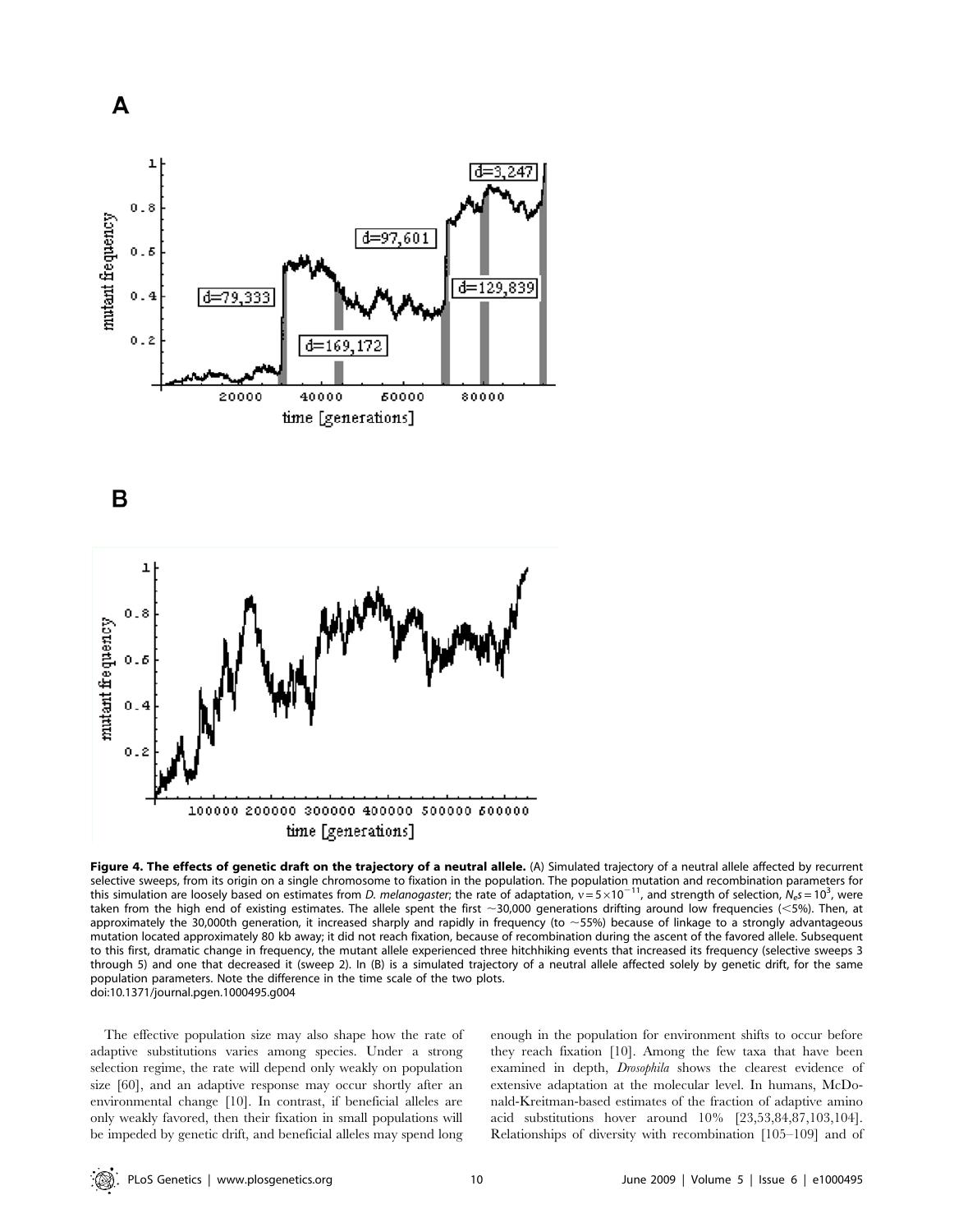diversity with functional divergence [109] have also been detected in humans, although they appear to be weaker than in Drosophila. Moreover, it is harder to establish that these relationships mainly reflect the effects of selection, due to numerous confounding factors. While the finding of fewer adaptations in humans is consistent with the smaller effective population size relative to Drosophila species, the evidence from Arabidopsis and yeast is not. Both A. thaliana and Saccharomyces cerevisiae, for example, appear to have effective population sizes an order of magnitude or two larger than that of humans [110,111], yet both show little evidence for adaptive protein evolution by McDonald-Kreitman-based approaches [112–115] or for the relationship between diversity levels and recombination rates [112,116,117]. While it is tempting to speculate that this discrepancy reflects an effect of inbreeding leading to the decreased efficacy of positive selection [102,112,113], we need more data points in order to make educated guesses about the causes of differences among species.

#### Outlook

Although the recent findings in Drosophila herald a shift in our view of genome evolution, they do not yet suggest a coherent alternative picture. Among issues to be resolved, estimates of the beneficial substitution rate based on the McDonald-Kreitman methodology are considerably higher than those inferred from the relationship between polymorphism and functional divergence. This discrepancy could reflect statistical limitations of current methods, or modes of selection that have distinct effects on the two estimation approaches. For example, selection on standing variation rather than new mutations could contribute to divergence but leave little signature in polymorphism data [118– 120], potentially leading to higher McDonald-Kreitman-based estimates. A second problem is that estimates of the selection intensity based on different methodologies differ by several orders of magnitude (Table 2). An additional difficulty lies in distinguishing the relative contributions of recurrent selective sweeps and background selection to diversity patterns.

Moving toward more reliable estimates of selective parameters will further call for the joint consideration of demographic and selective processes. Demographic events influence the dynamics of selected alleles, affecting inferences about selective parameters [121–124]. For example, changes in the effective population size will alter the fraction of newly arising mutations that fall within the range of weak selection (i.e.,  $f$ ) [49,95,121,125]. Yet estimates

#### References

- 1. Li XY, MacArthur S, Bourgon R, Nix D, Pollard DA, et al. (2008) Transcription factors bind thousands of active and inactive regions in the Drosophila blastoderm. PLoS Biol 6: e27. doi:10.1371/journal.pbio.0060027.
- 2. Eyre-Walker A, Keightley PD (2007) The distribution of fitness effects of new mutations. Nat Rev Genet 8: 610–618.
- 3. Schlenke TA, Begun DJ (2004) Strong selective sweep associated with a transposon insertion in Drosophila simulans. Proc Natl Acad Sci U S A 101: 1626–1631.
- 4. Aminetzach YT, Macpherson JM, Petrov DA (2005) Pesticide resistance via transposition-mediated adaptive gene truncation in Drosophila. Science 309: 764–767.
- 5. Nachman MW, Hoekstra HE, D'Agostino SL (2003) The genetic basis of adaptive melanism in pocket mice. Proc Natl Acad Sci U S A 100: 5268– 5273.
- 6. Shapiro MD, Marks ME, Peichel CL, Blackman BK, Nereng KS, et al. (2004) Genetic and developmental basis of evolutionary pelvic reduction in threespine sticklebacks. Nature 428: 717–723.
- 7. Abzhanov A, Kuo WP, Hartmann C, Grant BR, Grant PR, et al. (2006) The calmodulin pathway and evolution of elongated beak morphology in Darwin's finches. Nature 442: 563–567.
- 8. Hoekstra HE, Hirschmann RJ, Bundey RA, Insel PA, Crossland JP (2006) A single amino acid mutation contributes to adaptive beach mouse color pattern. Science 313: 101–104.

based on the McDonald-Kreitman approach rely on estimates of f from polymorphism data—which reflect only relatively recent population history (i.e., the past  $\sim 4\mathcal{N}_e$  generations)—as a proxy for f over the time scale of species divergence. Under plausible demographic scenarios, this assumption can be problematic, leading to biased parameter estimates (e.g., [55]). Demographic processes can also affect inferences based on the relationships between diversity, recombination and functional divergence. Although they are highly unlikely to generate these relationships, they can distort patterns of polymorphism along the genome (for example, increasing heterogeneity in diversity levels after a population bottleneck) and, in so doing, invalidate naïve inferential models.

So where to go from here? On the experimental front, we should head toward whole-genome polymorphism and divergence data from a variety of *Drosophila* species, preferably with a range of demographic histories (e.g., endemic versus cosmopolitan species, island versus continental species). We would also gain from better estimates of basic population parameters such as mutation and recombination rates, and a more complete functional annotation of the Drosophila genome. On the theoretical front, we need a better understanding of different modes of selection. We also require reliable methods to infer the strength and rate of selection; as we have argued, spatial patterns of variation along the genome may be particularly informative in this respect. To gain confidence in the estimates, we will need to assess their robustness to demographic assumptions, compare estimates based on different signatures of selection, as well as rigorously test the fit of the estimated parameters to data. The resolution of these problems presents a major challenge for future research—all the more so as our understanding of molecular evolution stems primarily from inference, as opposed to direct observation. But with the development of a new generation of population genetic models and tools, and forthcoming genome-wide polymorphism datasets, it may not be long before we possess a cogent picture of the role of selection in *Drosophila* genome evolution, as well as in other taxa.

#### Acknowledgments

We thank Graham Coop for helpful discussions. The authors would also like to thank the Kavli Institute for Theoretical Physics for its hospitality during the ''Population Genetics and Genomics'' program, which allowed us to finalize this Review.

- 9. Tishkoff SA, Reed FA, Ranciaro A, Voight BF, Babbitt CC, et al. (2007) Convergent adaptation of human lactase persistence in Africa and Europe. Nat Genet 39: 31–40.
- 10. Gillespie JH (1991) The causes of molecular evolution. Oxford: Oxford University Press.
- 11. Mustonen V, Lassig M (2007) Adaptations to fluctuating selection in Drosophila. Proc Natl Acad Sci U S A 104: 2277–2282.
- Kimura M (1983) The neutral theory of molecular evolution. Cambridge (United Kingdom): Cambridge University Press.
- 13. Gillespie J (2004) Population Genetics: A concise guide. Baltimore: Johns Hopkins University Press.
- 14. Ohta T (1973) Slightly deleterious mutant substitutions in evolution. Nature 246: 96–98.
- 15. Kreitman M, Akashi H (1995) Molecular evidence for natural selection. Annual Review of Ecology and Systematics 26: 403–422.
- Kreitman M (1996) The neutral theory is dead. Long live the neutral theory. Bioessays 18: 678–683; discussion 683. 17. Hey J (1999) The neutralist, the fly and the selectionist. Trends Ecol Evol 14:
- 35–38. 18. Li W-H (1997) Molecular Evolution. Sunderland (Massachusetts): Sinauer
- **Associates**
- 19. Hartl D, Clark A (1997) Principles of population genetics. Sunderland (Massachusetts): Sinauer Associates.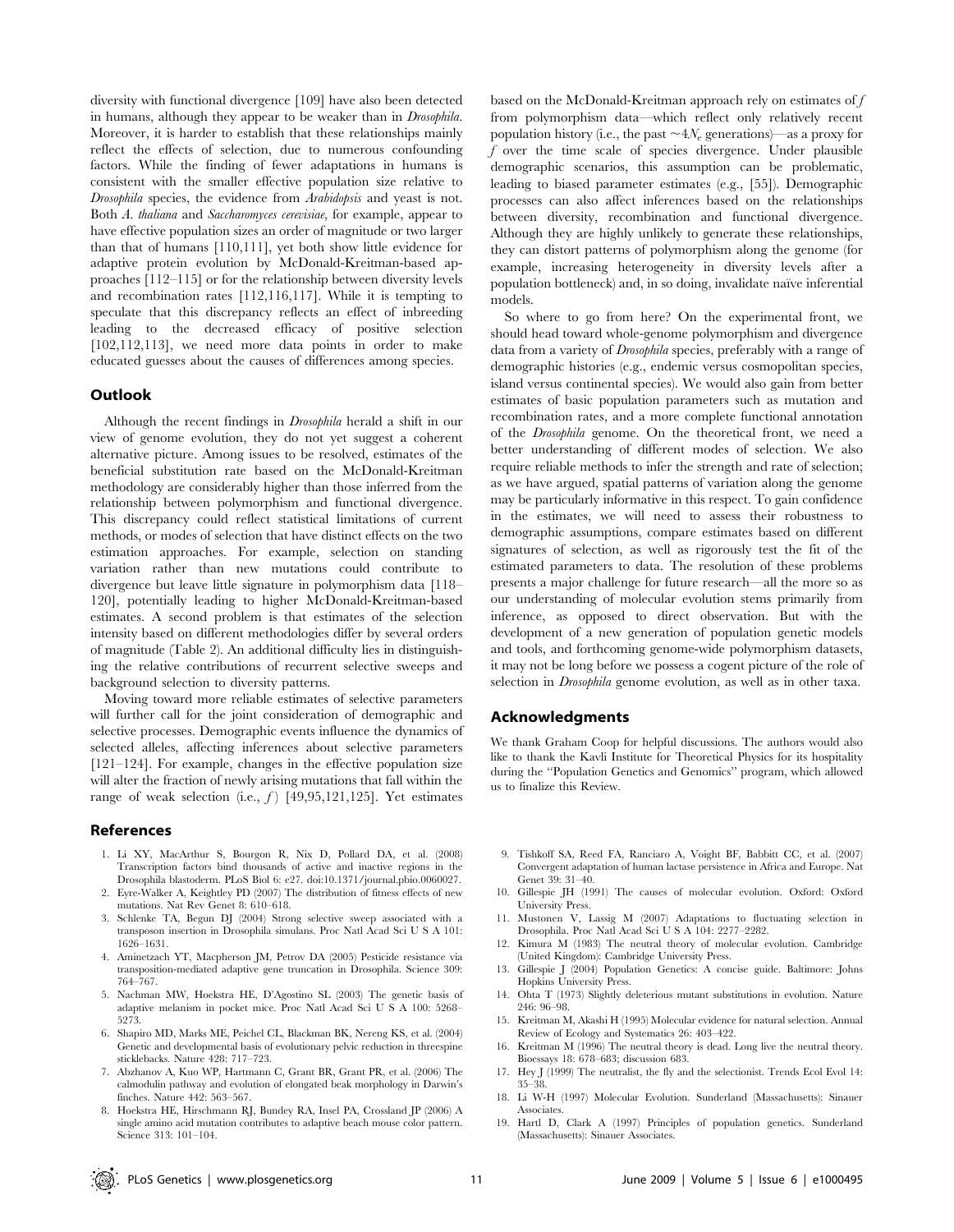- 20. Lynch M (2007) The origins of genome architecture. Sunderland (Massachusetts): Sinauer Associates.
- 21. McDonald JH, Kreitman M (1991) Adaptive protein evolution at the Adh locus in Drosophila. Nature 351: 652–654.
- 22. Charlesworth B (1994) The effect of background selection against deleterious mutations on weakly selected, linked variants. Genet Res 63: 213–227.
- 23. Fay JC, Wyckoff GJ, Wu CI (2001) Positive and negative selection on the human genome. Genetics 158: 1227–1234.
- 24. Smith NG, Eyre-Walker A (2002) Adaptive protein evolution in Drosophila. Nature 415: 1022–1024.
- 25. Loewe L, Charlesworth B (2006) Inferring the distribution of mutational effects on fitness in Drosophila. Biol Lett 2: 426–430.
- 26. Andolfatto P (2005) Adaptive evolution of non-coding DNA in Drosophila. Nature 437: 1149-1152.
- 27. Siepel A, Bejerano G, Pedersen JS, Hinrichs AS, Hou M, et al. (2005) Evolutionarily conserved elements in vertebrate, insect, worm, and yeast genomes. Genome Res 15: 1034–1050.
- 28. Halligan DL, Keightley PD (2006) Ubiquitous selective constraints in the Drosophila genome revealed by a genome-wide interspecies comparison. Genome Res 16: 875–884.
- 29. Fay JC, Wyckoff GJ, Wu CI (2002) Testing the neutral theory of molecular evolution with genomic data from Drosophila. Nature 415: 1024–1026.
- 30. Sawyer SA, Kulathinal RJ, Bustamante CD, Hartl DL (2003) Bayesian analysis suggests that most amino acid replacements in Drosophila are driven by positive selection. J Mol Evol 57 Suppl 1: S154–164.
- 31. Sawyer SA, Parsch J, Zhang Z, Hartl DL (2007) Prevalence of positive selection among nearly neutral amino acid replacements in Drosophila. Proc Natl Acad Sci U S A 104: 6504–6510.
- 32. Bierne N, Eyre-Walker A (2004) The genomic rate of adaptive amino acid substitution in Drosophila. Mol Biol Evol 21: 1350–1360.
- 33. Andolfatto P (2007) Hitchhiking effects of recurrent beneficial amino acid substitutions in the Drosophila melanogaster genome. Genome Res 17: 1755–1762.
- 34. Shapiro JA, Huang W, Zhang C, Hubisz MJ, Lu J, et al. (2007) Adaptive genic evolution in the Drosophila genomes. Proc Natl Acad Sci U S A 104: 2271–2276.
- 35. Begun DJ, Holloway AK, Stevens K, Hillier LW, Poh YP, et al. (2007) Population genomics: whole-genome analysis of polymorphism and divergence in Drosophila simulans. PLoS Biol 5: e310. doi:10.1371/journal.pbio.0050310.
- 36. Welch II (2006) Estimating the genomewide rate of adaptive protein evolution in Drosophila. Genetics 173: 821–837.
- 37. Haddrill PR, Bachtrog D, Andolfatto P (2008) Positive and negative selection on noncoding DNA in Drosophila simulans. Mol Biol Evol 25: 1825–1834.
- 38. Maside X, Charlesworth B (2007) Patterns of molecular variation and evolution in Drosophila americana and its relatives. Genetics 176: 2293–2305.
- 39. Bartolome C, Maside X, Yi S, Grant AL, Charlesworth B (2005) Patterns of selection on synonymous and nonsynonymous variants in Drosophila miranda. Genetics 169: 1495–1507.
- 40. Bachtrog D, Andolfatto P (2006) Selection, recombination and demographic history in Drosophila miranda. Genetics 174: 2045–2059.
- 41. Bachtrog D (2008) Similar rates of protein adaptation in Drosophila miranda and D. melanogaster, two species with different current effective population sizes. BMC Evol Biol 8: 334.
- 42. Proschel M, Zhang Z, Parsch J (2006) Widespread adaptive evolution of Drosophila genes with sex-biased expression. Genetics 174: 893–900.
- Baines JF, Sawyer SA, Hartl DL, Parsch J (2008) Effects of X-linkage and sexbiased gene expression on the rate of adaptive protein evolution in Drosophila. Mol Biol Evol 25: 1639–1650.
- 44. Kohn MH, Fang S, Wu CI (2004) Inference of positive and negative selection on the 5' regulatory regions of Drosophila genes. Mol Biol Evol 21: 374-383.
- 45. Sharp PM, Cowe E, Higgins DG, Shields DC, Wolfe KH, et al. (1988) Codon usage patterns in Escherichia coli, Bacillus subtilis, Saccharomyces cerevisiae, Schizosaccharomyces pombe, Drosophila melanogaster and Homo sapiens; a review of the considerable within-species diversity. Nucleic Acids Res 16: 8207–8211.
- 46. Akashi H (1997) Codon bias evolution in Drosophila. Population genetics of mutation-selection drift. Gene 205: 269–278.
- 47. Singh ND, Larracuente AM, Clark AG (2008) Contrasting the efficacy of selection on the X and autosomes in Drosophila. Mol Biol Evol 25: 454–467.
- 48. Akashi H (1995) Inferring weak selection from patterns of polymorphism and divergence at ''silent'' sites in Drosophila DNA. Genetics 139: 1067–1076.
- Akashi H (1996) Molecular evolution between Drosophila melanogaster and D. simulans: reduced codon bias, faster rates of amino acid substitution, and larger proteins in D. melanogaster. Genetics 144: 1297–1307.
- 50. Keightley PD, Eyre-Walker A (2007) Joint inference of the distribution of fitness effects of deleterious mutations and population demography based on nucleotide polymorphism frequencies. Genetics 177: 2251–2261.
- 51. Templeton AR (1996) Contingency tests of neutrality using intra/interspecific gene trees: the rejection of neutrality for the evolution of the mitochondrial cytochrome oxidase II gene in the hominoid primates. Genetics 144: 1263–1270.
- 52. Charlesworth J, Eyre-Walker A (2008) The McDonald-Kreitman test and slightly deleterious mutations. Mol Biol Evol 25: 1007–1015.
- 53. Bustamante CD, Fledel-Alon A, Williamson S, Nielsen R, Hubisz MT, et al. (2005) Natural selection on protein-coding genes in the human genome. Nature 437: 1153–1157.
- 54. Ohta T (1993) Amino acid substitution at the Adh locus of Drosophila is facilitated by small population size. Proc Natl Acad Sci U S A 90: 4548–4551.
- 55. Eyre-Walker A (2002) Changing effective population size and the McDonald-Kreitman test. Genetics 162: 2017–2024.
- 56. Nielsen R (2005) Molecular signatures of natural selection. Annu Rev Genet 39: 197–218.
- 57. Maynard Smith JM, Haigh J (1974) The hitch-hiking effect of a favourable gene. Genet Res 23: 23–35.
- 58. Braverman JM, Hudson RR, Kaplan NL, Langley CH, Stephan W (1995) The hitchhiking effect on the site frequency spectrum of DNA polymorphisms. Genetics 140: 783–796.
- 59. Kaplan NL, Hudson RR, Langley CH (1989) The ''hitchhiking effect'' revisited. Genetics 123: 887–899.
- 60. Gillespie JH (2000) Genetic drift in an infinite population. The pseudohitchhiking model. Genetics 155: 909–919.
- 61. Charlesworth B, Morgan MT, Charlesworth D (1993) The effect of deleterious mutations on neutral molecular variation. Genetics 134: 1289–1303.
- 62. Hudson RR, Kaplan NL (1995) Deleterious background selection with recombination. Genetics 141: 1605–1617.
- 63. Charlesworth D, Charlesworth B, Morgan MT (1995) The pattern of neutral molecular variation under the background selection model. Genetics 141: 1619–1632.
- 64. Gordo I, Navarro A, Charlesworth B (2002) Muller's ratchet and the pattern of variation at a neutral locus. Genetics 161: 835–848.
- 65. Aguade M, Miyashita N, Langley CH (1989) Reduced variation in the yellowachaete-scute region in natural populations of Drosophila melanogaster. Genetics 122: 607–615.
- 66. Berry AJ, Ajioka JW, Kreitman M (1991) Lack of polymorphism on the Drosophila fourth chromosome resulting from selection. Genetics 129: 1111–1117.
- 67. Begun DJ, Aquadro CF (1992) Levels of naturally occurring DNA polymorphism correlate with recombination rates in D. melanogaster. Nature 356: 519–520.
- 68. Aquadro CF, Begun DJ, Kindahl EC (1994) Selection, recombination, and DNA polymorphism in Drosophila. In: Golding B, ed. Non neutral-evolution: theories and molecular data. New York: Chapman and Hall. pp 46–56.
- 69. Charlesworth B (1996) Background selection and patterns of genetic diversity in Drosophila melanogaster. Genet Res 68: 131–149.
- Zurovcova M, Eanes WF (1999) Lack of nucleotide polymorphism in the Ylinked sperm flagellar dynein gene Dhc-Yh3 of Drosophila melanogaster and D. simulans. Genetics 153: 1709–1715.
- 71. Andolfatto P, Przeworski M (2001) Regions of lower crossing over harbor more rare variants in African populations of Drosophila melanogaster. Genetics 158: 657–665.
- 72. Kulathinal RJ, Bennett SM, Fitzpatrick CL, Noor MA (2008) Fine-scale mapping of recombination rate in Drosophila refines its correlation to diversity and divergence. Proc Natl Acad Sci U S A 105: 10051–10056.
- 73. Hudson RR (1994) How can the low levels of DNA sequence variation in regions of the drosophila genome with low recombination rates be explained? Proc Natl Acad Sci U S A 91: 6815–6818.
- 74. Stephan W, Xing L, Kirby DA, Braverman JM (1998) A test of the background selection hypothesis based on nucleotide data from Drosophila ananassae. Proc Natl Acad Sci U S A 95: 5649–5654.
- 75. Kim Y, Stephan W (2000) Joint effects of genetic hitchhiking and background selection on neutral variation. Genetics 155: 1415–1427.
- 76. Andolfatto P (2001) Adaptive hitchhiking effects on genome variability. Curr Opin Genet Dev 11: 635–641.
- 77. Nielsen R (2001) Statistical tests of selective neutrality in the age of genomics. Heredity 86: 641–647.
- 78. Przeworski M (2002) The signature of positive selection at randomly chosen loci. Genetics 160: 1179–1189.
- 79. Wall JD, Andolfatto P, Przeworski M (2002) Testing models of selection and demography in Drosophila simulans. Genetics 162: 203–216.
- 80. Jensen JD, Kim Y, DuMont VB, Aquadro CF, Bustamante CD (2005) Distinguishing between selective sweeps and demography using DNA polymorphism data. Genetics 170: 1401–1410.
- 81. Thornton KR, Jensen JD, Becquet C, Andolfatto P (2007) Progress and prospects in mapping recent selection in the genome. Heredity 98: 340–348.
- 82. Macpherson JM, Sella G, Davis JC, Petrov DA (2007) Genomewide spatial correspondence between nonsynonymous divergence and neutral polymorphism reveals extensive adaptation in Drosophila. Genetics 177: 2083–2099.
- 83. Loewe L, Charlesworth B (2007) Background selection in single genes may explain patterns of codon bias. Genetics 175: 1381–1393.
- 84. Boyko AR, Williamson SH, Indap AR, Degenhardt JD, Hernandez RD, et al. (2008) Assessing the evolutionary impact of amino acid mutations in the human genome. PLoS Genet 4: e1000083. doi:10.1371/journal.pgen.1000083.
- 85. Wiehe TH, Stephan W (1993) Analysis of a genetic hitchhiking model, and its application to DNA polymorphism data from Drosophila melanogaster. Mol Biol Evol 10: 842–854.